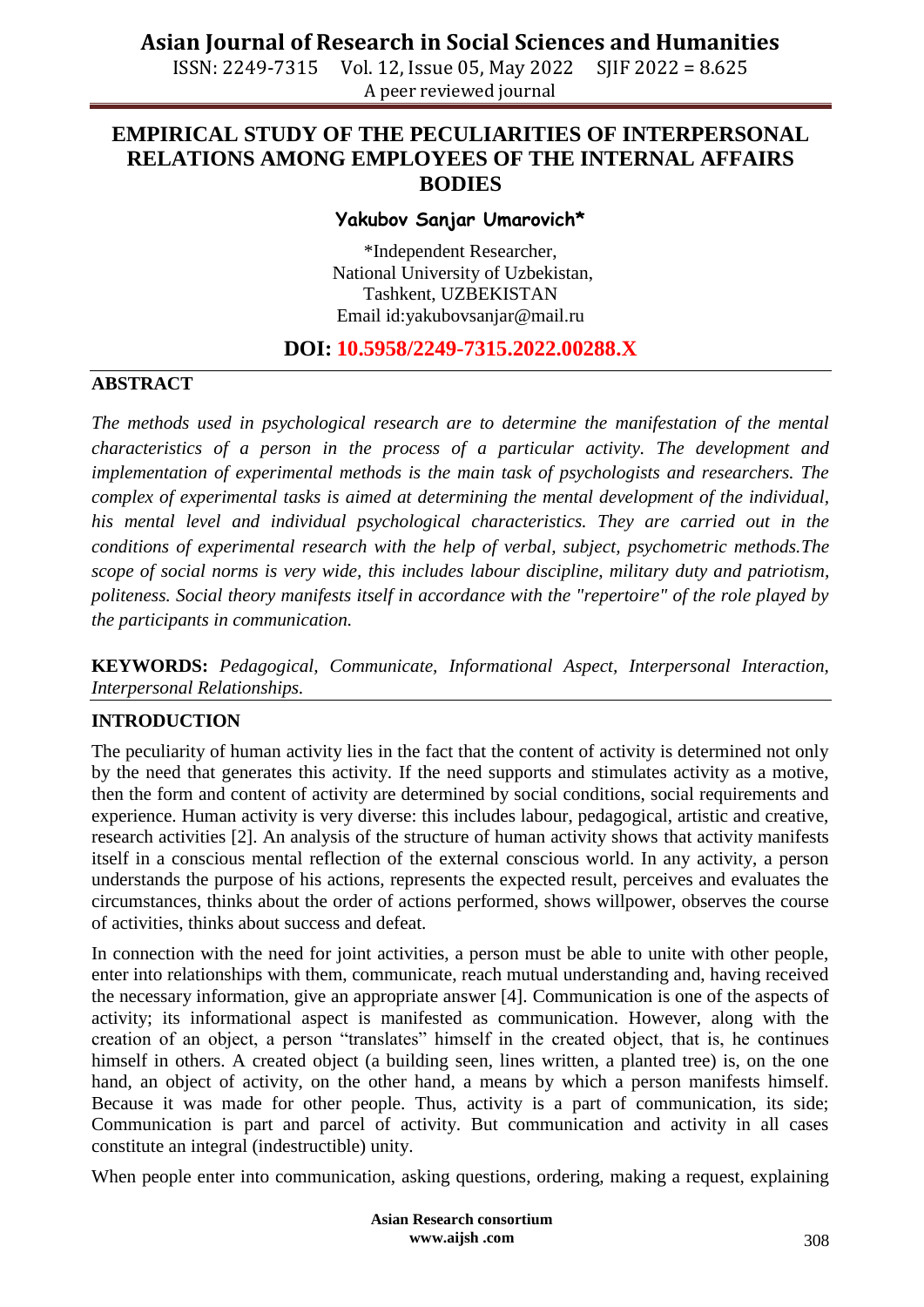# **Asian Journal of Research in Social Sciences and Humanities**

ISSN: 2249-7315 Vol. 12, Issue 05, May 2022 SJIF 2022 = 8.625 A peer reviewed journal

something, they set themselves the goal of influencing others, explaining it to them [3]. Their purpose reflects the need of people to work together. At the same time, communication manifests itself as interpersonal interaction, that is, it is the sum of communication and interactions that arise in the process of joint activities of people. Joint activities and communication occur in conditions of social control. Society has developed a structure of special behaviour patterns as social norms.

"Role" in psychology is a pattern of behaviour that is approved from the normative side, expected by others from each person who occupies a social position (age, career, gender, family, teacher, district inspector, doctor and patient, adult or child, leader or employee, mother or grandmother, man or woman, guest or host). Each role, in turn, must meet its respective requirements.

The scope of interpersonal relationships is wide and includes human relationships up to large groups [2]. Interpersonal relationships are subjectively perceived interactions between people, which are objectively reflected in the ways and nature of people's interaction with each other in the process of joint activities and communication.

Interpersonal relationship analysis is not an approach to casual short-term situational relationships between people, but rather an approach to longer-term stable relationships. The long-term nature of interpersonal relationships suggests the factor of time as a basic characteristic. The dynamics of relationships, their change from one stage to another, misunderstanding, which is accompanied by a sharp change in feelings and emotions in conversations, etc. - all this is a fundamental issue in the theory of interpersonal relations.

As an initial analysis of interpersonal relationships, there is a stable feeling of an emotional connection of one person with another person. The ability to understand the content of emotions and feelings is formed by studying the sphere of interpersonal relationships. Relationships are based on the conscious movement of partners to see what kind of people they are for each other. At the same time, they transparently direct their feelings towards each other or vice versa. Emotions and their accompanying actions are a matrix of relationships aimed at building communication. Accordingly, interpersonal relationships are considered as a factor that ensures structured and consistent communication between partners, as well as a system of certain behaviour patterns.

Thus, we can define interpersonal relationships as shared orientations that are developed and shaped as a result of long-term contact of individuals. Various forms of interpersonal relations that exist within the framework of social relations represent formal communication and interaction of specific people in the implementation of responsible (social) relations.

Social relations are formal, formally fixed, objectified influential relations that are important for regulating relations in other forms. Interpersonal relationships are perceived interactions between people associated with different levels of objective experience. It is based on a variety of emotional states of interacting people, and in contrast to formally reinforced and unreinforced service relationships, interpersonal relationships are also sometimes referred to as expressive, given their emotional content.

The cognitive element aims to understand what a person likes or dislikes in interpersonal relationships. The affective aspect is reflected in interactions that cause people to experience various emotional experiences. The emotional component is considered important, as a rule. This, in turn, is characterized by a positive and negative emotional state, conflict (in the inner world of the individual, interpersonal relationships), emotional sensitivity, satisfaction with oneself, one's partner, one's work, etc.

In addition to the psychological aspect of the level of formation of interpersonal relations among employees of the internal affairs bodies, the study also took into account their group and socio-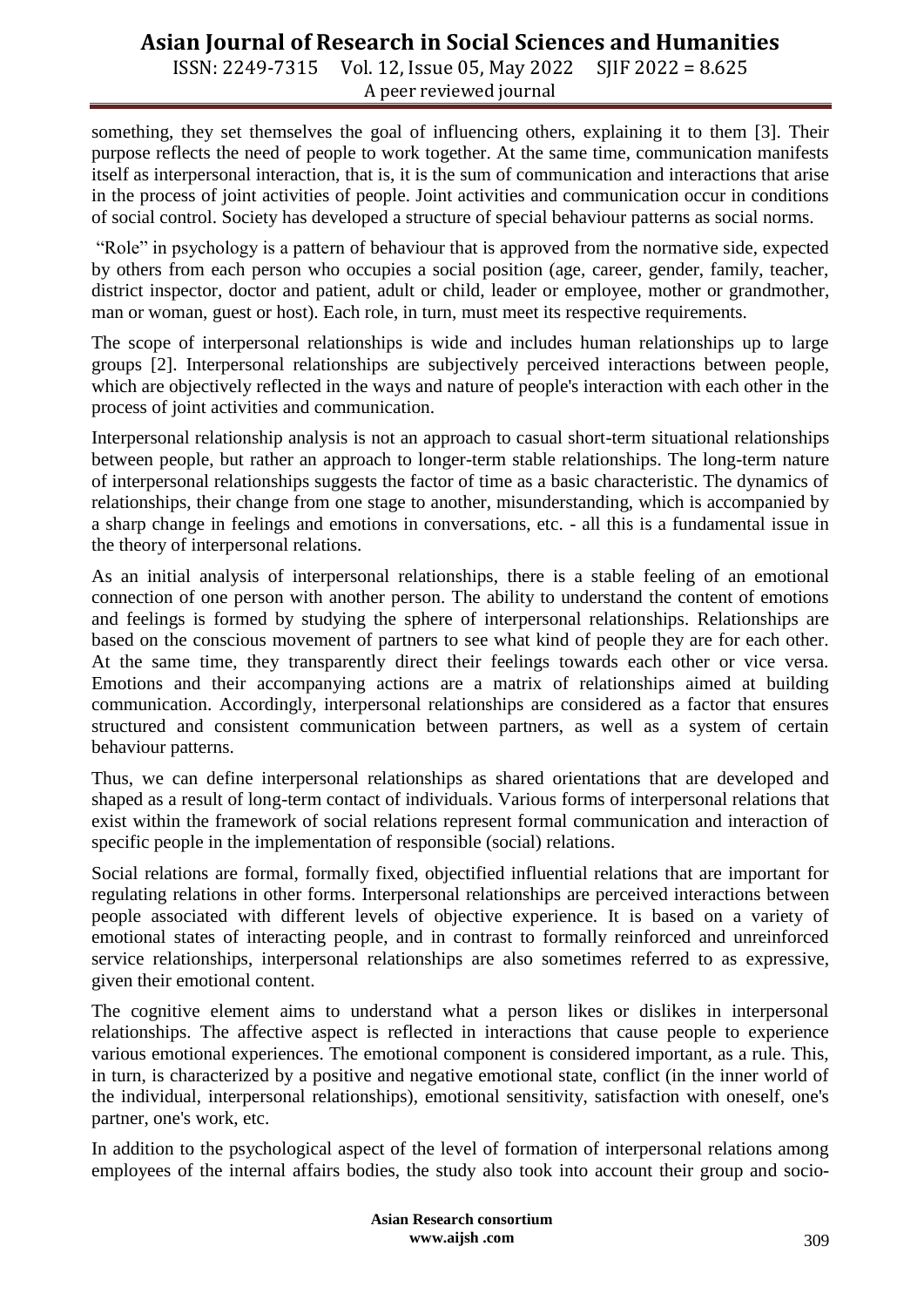# **Asian Journal of Research in Social Sciences and Humanities**

ISSN: 2249-7315 Vol. 12, Issue 05, May 2022 SJIF 2022 = 8.625 A peer reviewed journal

psychological characteristics. To study the socio-psychological factors influencing the formation of interpersonal relationships among employees of the internal affairs bodies, in our study we used the Stefanson's questionnaire "Self-assessment of the personality", the questionnaire of Sh. Sobchik "Study of interpersonal relations". Among them, parametric and non-parametric criteria, factor analysis and correlations were also identified. The object of our study are inspectors of the Ministry of Internal Affairs of the Republic of Uzbekistan, employees of the road patrol service and the security service. Below is an analysis of the results of the study. The first table shows the indicators of district inspectors.

| <b>TABLE 3.1.1. THE RESULTS OF THE PERSONALITY SELF-ASSESSMENT</b> |
|--------------------------------------------------------------------|
| <b>QUESTIONNAIRE</b>                                               |

| Structural elements of the scale | scale mean | dispersion<br>scale<br>value | scale correlation | a-scale factor |
|----------------------------------|------------|------------------------------|-------------------|----------------|
| dependent                        | 6,06       | 7,36                         | 0,32              | 0,56           |
| independent                      | 6,39       | 7,58                         | 0,38              | 0,64           |
| communicative                    | 6,57       | 6,04                         | 0,41              | 0,72           |
| closed                           | 6,59       | 7,16                         | 0,43              | 0,75           |
| warlike                          | 6,42       | 6,56                         | 0,40              | 0,68           |
| fight-avoidant                   | 6,45       | 7,92                         | 0,41              | 0,71           |
| Alpha $(\alpha)$ coefficient     |            |                              |                   | 0,68           |

In psycho-diagnostics, the reliability of methods is important. The reliability of the method shows how accurate the result is. The reliability of any method, test should be considered as a set of data characterizing the correctness of the application in terms of reflecting the studied psychological characteristics in them. The reliability coefficients of the questionnaire are reflected in the following scales:

Dependent - 0.56;

Independent - 0.64;

Sociable - 0.72;

Closed - 0.75;

Militant - 0.68;

Avoiding the fight - 0.71.

According to the "Dependent" scale, the number of district inspectors is 6.06. This is the average value for the standard indicator. Inspectors with this indicator can correctly perceive values, social